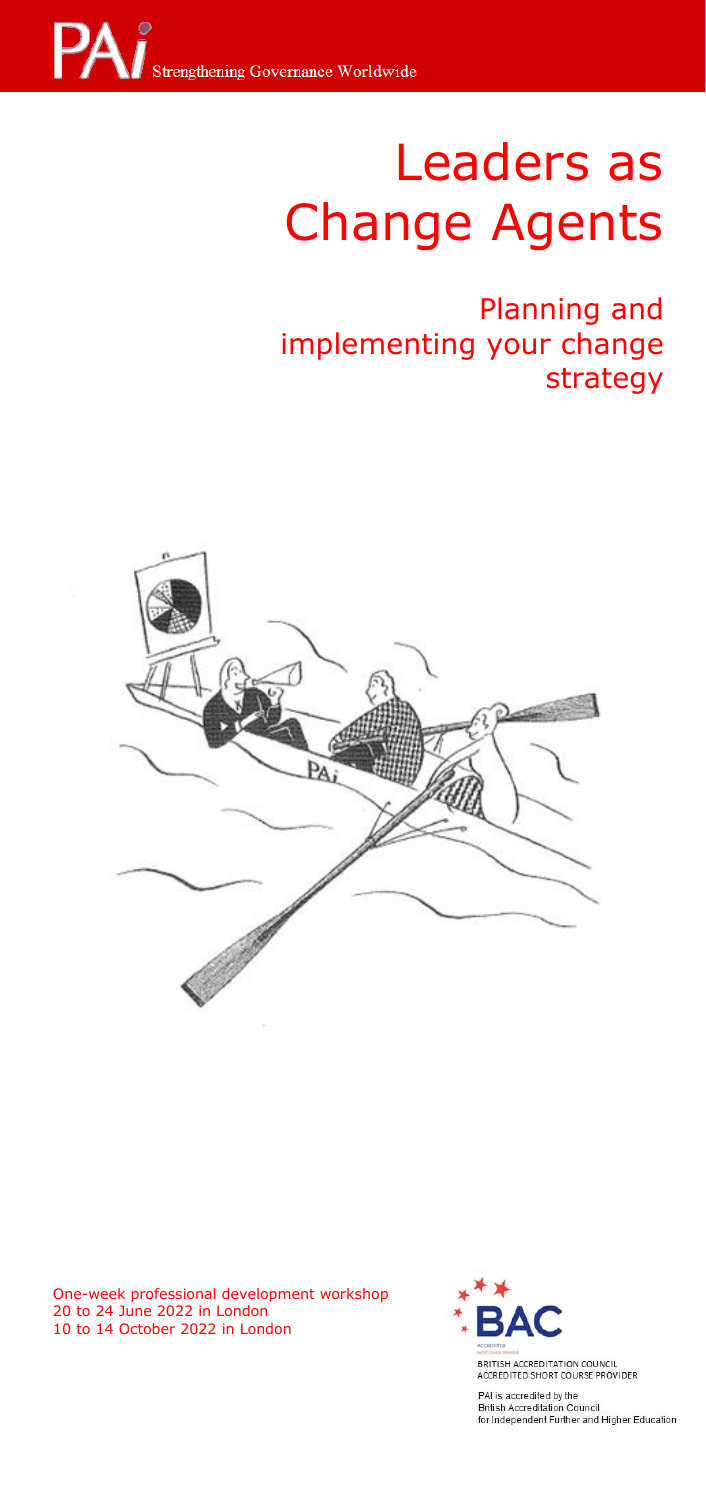## *"It is not the strongest of the species that survives, nor the most intelligent, but the one most responsive to change."* **Charles Darwin**

## **About the workshop**

This workshop will equip you with the skills you will need to plan and successfully implement sustainable change in a postpandemic environment, including how to build a cadre of resilient, flexible change planners, leaders and mangers. You will analyse theory and proven strategic approaches to implementing successful change and explore case studies featuring approaches adopted by organisations currently responding to the challenges presented by the events of 2020. Of key importance will be methods to engage staff during times of uncertainty and encourage them to own the future of their organisation. You will develop skills for learning from experience, your own and other people's, that will enable you to identify what works for you in your situation.

The workshop is week one of two modular weeks which can be attended as separate modules or as a combined two-week programme to gain a more comprehensive understanding of change management.

#### **Who are the workshops for?**

The workshop is designed for public and private sector leaders and managers who are directly responsible for planning and leading change programmes at any level, whether organisation-wide or within departments. It is also suitable for HR practitioners and anyone who is responsible for implementing, guiding or managing change.

## **How participants will benefit**

The workshop will enable you to:

- Undertake a phased approach to managing and implementing change
- Identify the human, technical and financial resources required for change
- Apply leadership and change agent skills and strategies that influence behaviour
- Identify what needs to change, and why, and how to plan for it
- Engage internal and external stakeholders in the change process
- Manage barriers and risks to successful change.

#### **What the workshops will cover**

The workshop will include seminar sessions, discussions, case studies and a range of visits. Workshop notes, presentations and a range of different materials will be provided on an Android tablet for you to use during the workshop and for future reference and follow up. There are exercises to diagnose existing practices and attitudes to help you understand key change theories and their practical implementation.

The workshop has been designed to be flexible so that it can be adjusted wherever practicable to meet your requirements and those of your organisation.

You will be invited to give an informal presentation on change programmes and strategies from your own country.

*"All the facilitators were hands-on change managers, drawing from personal experience which enabled me to contextualise the material."* Patricia E Lakidi Principal Assistant Secretary Cabinet Secretariat / Office of the President Uganda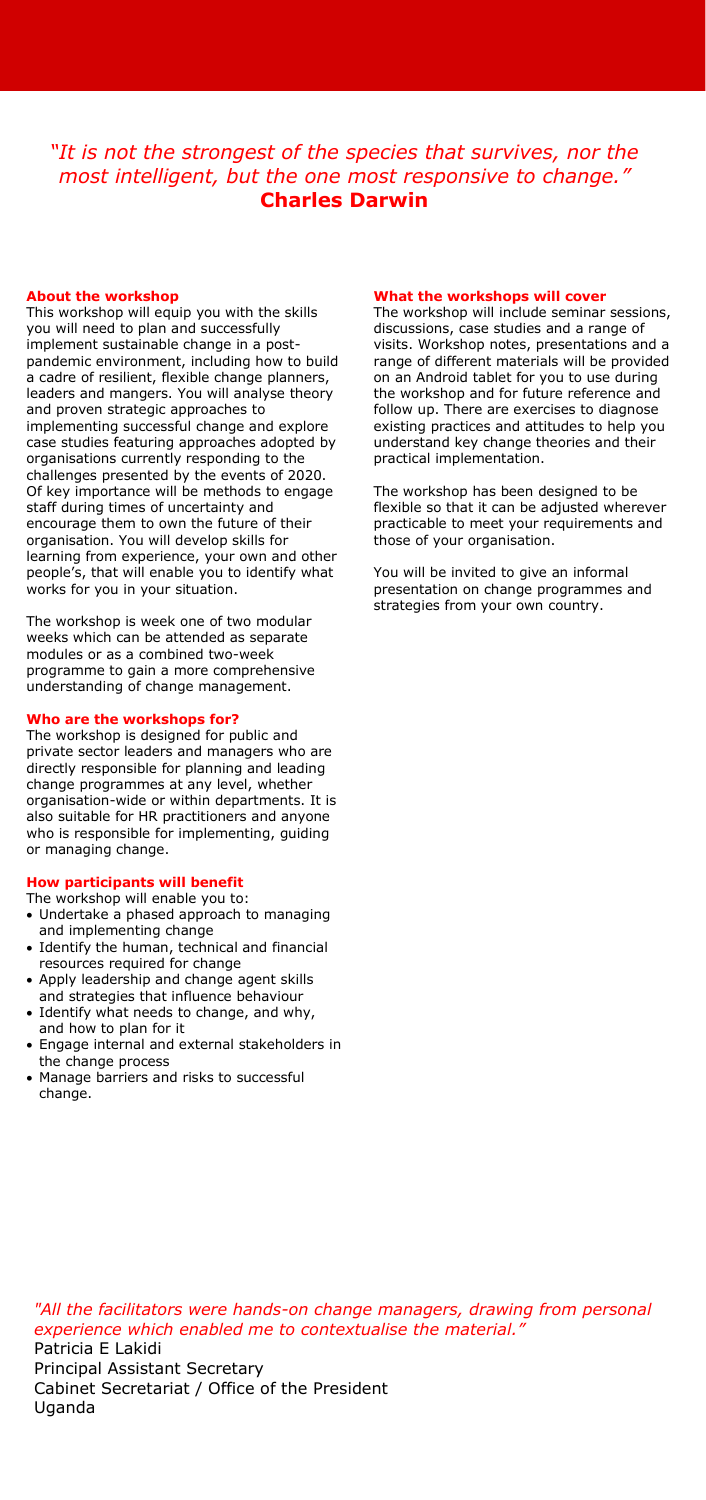#### **Programme outline**

|                  | <b>AM</b>                                                                                                                                                                | <b>PM</b>                                                                                                                                                                                                               |
|------------------|--------------------------------------------------------------------------------------------------------------------------------------------------------------------------|-------------------------------------------------------------------------------------------------------------------------------------------------------------------------------------------------------------------------|
| Day $1$          | Welcome and introductions:<br>• Overview of strategic change<br>• Change theories and models<br>• Rationale for change: speed and focus<br>in a post-pandemic world      | Participants' informal presentations<br>Change readiness assessment<br>Change agents: competencies,<br>responsibilities and accountabilities                                                                            |
| Day 2            | Leading strategic change:<br>• Leading through change<br>• Flexible styles and skills<br>• Developing a cadre of change leaders<br>Communication strategies              | Leading strategic change:<br>case study presented by a change<br>practitioner                                                                                                                                           |
| Day 3            | Analysing the current state of the<br>organisation:<br>• A holistic model for organisational<br>change<br>Tools for analysis                                             | Examining working culture:<br>• Analysing current culture, gap analysis<br>• Anticipating and managing resistance to<br>change<br>• Developing resilience<br>Strategies to encourage culture change<br>and adaptability |
| Dav <sub>4</sub> | Project management during change:<br>• Project management processes<br>• Tools and techniques<br>• Prioritising strategies<br>Risk analysis and dealing with uncertainty | Visit to the Advisory, Conciliation and<br>Arbitration Service (ACAS)                                                                                                                                                   |
| Day 5            | Putting it all together:<br>• Group case studying using all tools and<br>techniques                                                                                      | • Participants' personal action plans<br>• Review and evaluation of the workshop<br>• Presentation of certificates of attendance                                                                                        |

At the time of preparing this brochure, we are planning to include site visits in the programme as indicated above. However, if Government guidelines relating to COVID-19 advise visit hosts against accepting visiting groups we will arrange to connect with them virtually.

We reserve the right to change the programme as necessary.

#### **Workshop Directors**

The Workshop Director will be Carolyn Kerry.

Carolyn is a specialist in organisational change, civil service reform and the implementation and management of change. As an organisational psychologist with over 15 years' experience of working on both public and private sector initiatives, she has worked extensively with senior civil servants and executives from around the world and is equally at home in one-to-one or group settings.

## **How to apply**

Please complete the PAI application form online via our website: **[www.public-admin.co.uk/booking-form/](http://www.public-admin.co.uk/booking-form/)**

You can also complete our hard copy application form. Please contact us at **[pai@public](mailto:pai@public-admin.co.uk)[admin.co.uk](mailto:pai@public-admin.co.uk)** to obtain a copy. Once completed return to Amanda Anderson, Programme Manager, at the same email address.

If you would like to discuss this workshop, any of our other international workshops or our consultancy services, please contact Claire Cameron, Director.

We also have extensive experience of designing tailor-made training (from one day to two or three weeks) which can be run in your own country or in the UK to meet the specific needs of groups or individuals at all levels within your organisation. Please contact us if you would like further information.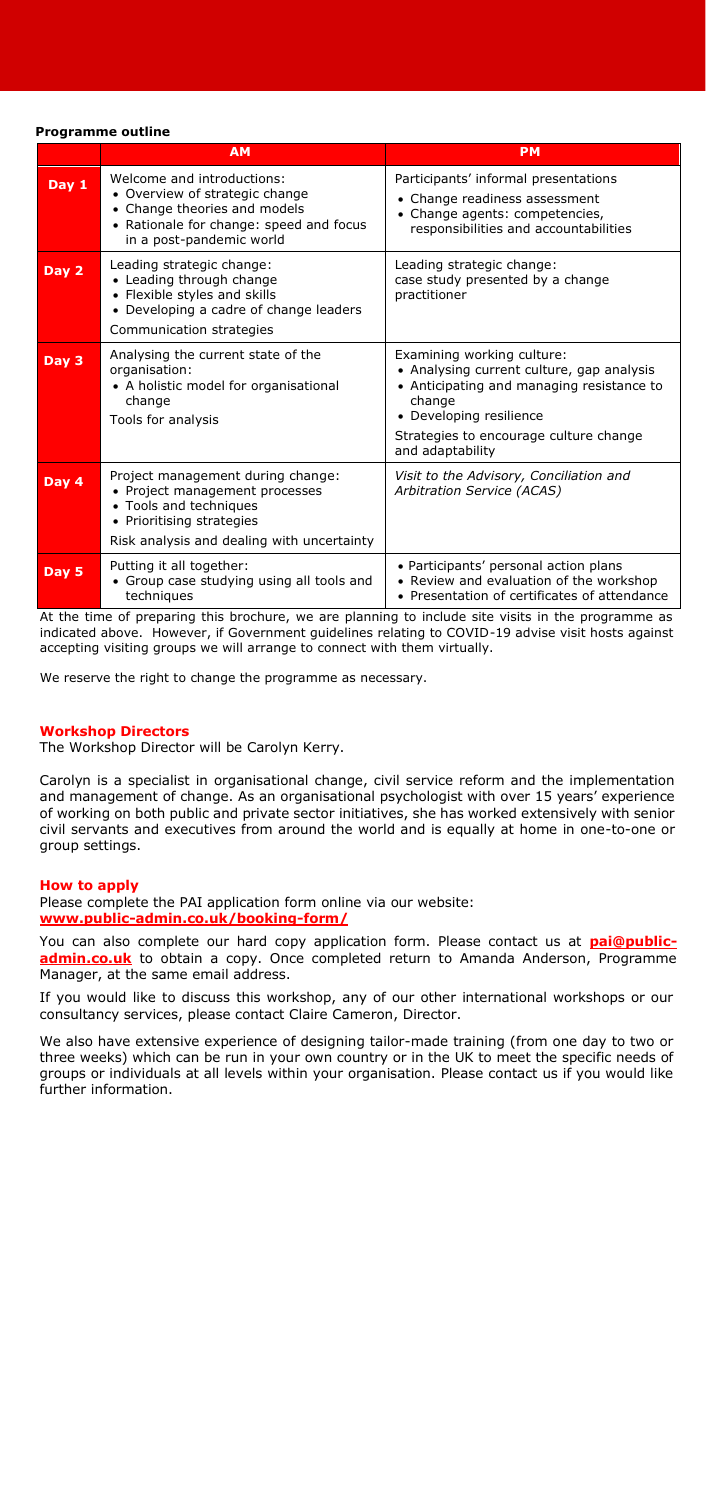## **Language**

The workshops are conducted in English. You will need to have a good working knowledge of the language.

## **Location and arrival arrangements**

The workshops are based in central London. We can arrange travel to and from one of the London airports into central London if you let us have your flight arrivals details in good time. The cost of airport transfers is included in the fee.

#### **Fees**

The tuition fee is £2,225. The fee includes tuition, travel to and from the airport in London, travel on scheduled visits which form part of the programme<sup>1</sup>, presentation material and other documentation. It also includes an Android tablet for you to use during the workshop and take home with you. We also provide a light lunch and refreshments during each working day as part of the fee.

#### **Other costs**

Airfares and daily travel to and from the workshop venue are not included. Our workshops are non-residential and you are responsible for your accommodation costs. We can help you with booking hotel accommodation so please let us know if you would like us to advise you or make a reservation. We suggest that you should allow approximately £160 per day for a modest standard of hotel (for example, threestar), local travel in the UK, meals (apart from a light lunch on working days) and other incidental expenses.

## **Value Added Tax**

We do not have to charge UK Value Added Tax (VAT) if you can provide written confirmation from your government or its accredited representative that you are "employed by the government in furtherance of its sovereign activities". In all other cases, we will have to charge VAT (currently 20%) in addition to the fee.

#### **Ways to pay**

You, or your government agency, can pay by bank transfer or by cheque, made payable to Public Administration International. We also accept payment by credit or debit card but there is a surcharge for this way of paying. Please contact us if you would like to pay by credit or debit card.

#### **Discounts**

We offer a 10% reduction on the full tuition fee if we receive payment no later than 28 days before the first day of the workshop. If we receive payment after that, we will charge the full tuition fee.

#### **Cancellation**

If you have to cancel your booking, you must let us know in writing and we will acknowledge in writing your cancellation. For cancellations received up to 29 days before the start of the workshop we will refund the tuition fee, minus a charge of £200 to cover our administration costs. For

## **Cancellation continued**

cancellations received within 28 days of the start of the workshop, we will charge the full tuition fee. If you have paid the tuition fee and have subsequently been refused a visa to enter the UK, we will refund the tuition fee, minus a charge of £200 to cover our administration costs, providing you send us the original letter from the British High Commission/ Embassy confirming refusal of a visa and providing you have not entered the UK.

## **Substitutions and transfers**

If you have booked a place on a workshop and are not able to attend, we will accept a substitute at any time without penalty but our normal terms and conditions will apply. Also, it is possible to transfer to a future workshop but only one transfer is permitted. Please get in touch with us and we will advise you about transfers.

*Please see our website for our full terms and conditions. If you would prefer a hard copy of our full terms and conditions, please let us know.* 

#### *[http://www.public-](http://www.public-admin.co.uk/terms-and-conditions-for-booking/)*

*[admin.co.uk/terms-and-conditions-for](http://www.public-admin.co.uk/terms-and-conditions-for-booking/)[booking/](http://www.public-admin.co.uk/terms-and-conditions-for-booking/)*

#### **Insurance**

We advise you to arrange travel and health insurance cover before you leave your home country.

<sup>&</sup>lt;sup>1</sup>Travel to and from the airport in London and travel on scheduled visits in the programme are provided at cost.